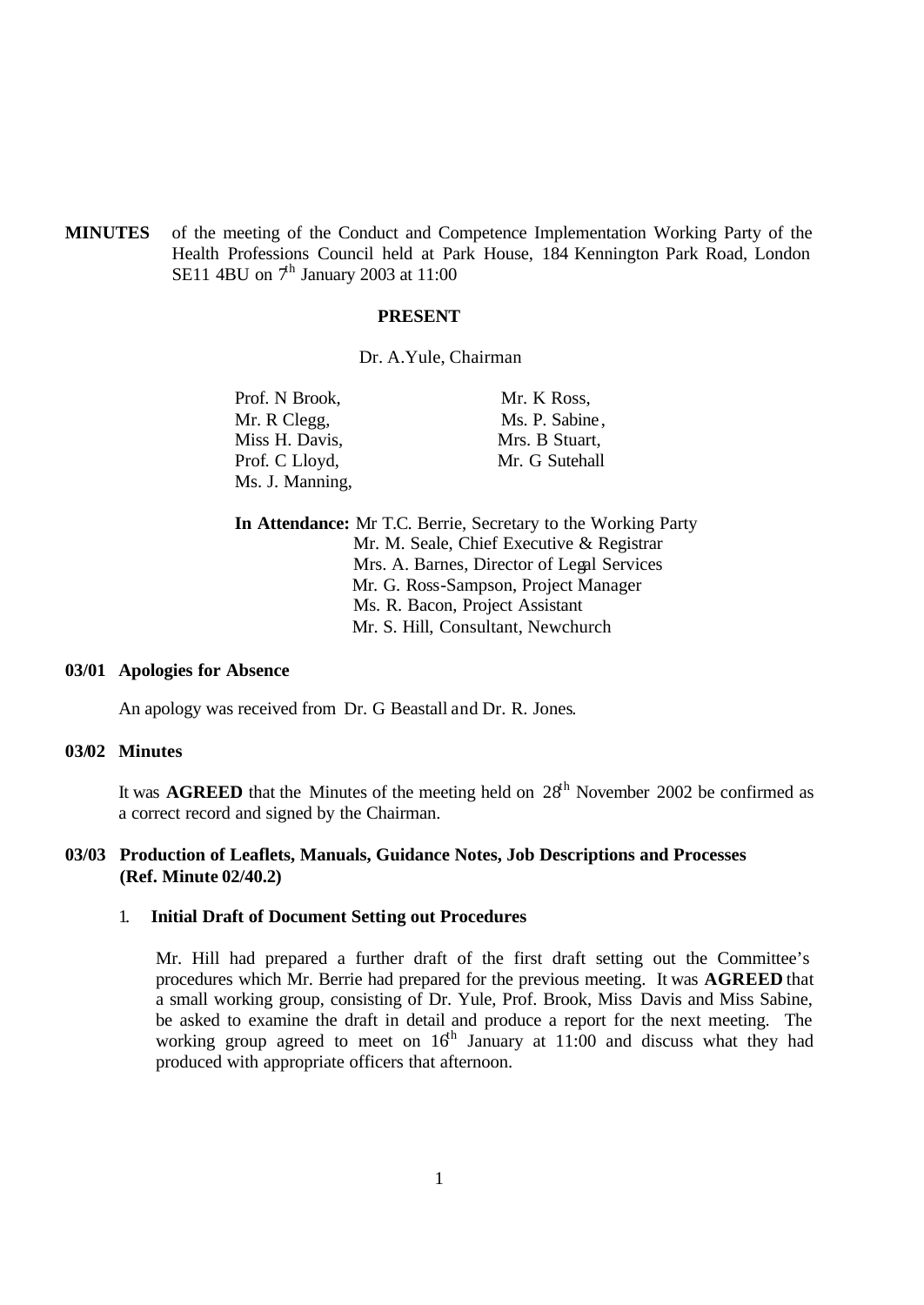### 2. **Panels of the Committee: Guidance Notes**

Mr. Berrie had prepared a first draft of what would be the main guidance notes for the Committee and its panels.

# **03/04 The Committee's Advisory Role in Relation to Standards of Conduct, Performance & Ethics (Ref. Minute 02/40.3)**

The Working Party considered further the likely training needs for members of the Conduct & Competence Committee, in legal and particularly in ethical matters. The Registrar, Prof. Brook and Mr. Berrie agreed to discuss this further and, as a pilot exercise, consider the proposal that a workshop on professional ethics be provided for all Council members and alternates.

# **03/05 Draft Statement of Good Character, Conduct & Health: Professional Indemnity (Ref. Minute 02/41.1)**

Mr. J. Bracken had given the following advice:

"There is no express obligation on the Council to require registrants to hold PI insurance, but as it is common for many other professions to be required to hold such cover, it is a matter which the Council should consider as part of its regulatory functions having regard to its main objective of safeguarding the health and wellbeing of patients. If no such obligation to insure is imposed by the Council then there is a possibility that it may be subject to legal challenge if a victim is unable to recover damages from a negligent registrant.

"Whether a requirement to insure advances that objective must be in some doubt. Clearly the existence of an insurance policy will mean that a patient who suffers harm at the hands of a registrant has better prospects of recovering any damages awarded by a court (or of reaching a settlement with the insurers) but, unless insurers are pro-active in advancing standards of care,the existence of such insurance is unlikely to make a significant c ontribution to improving standards of professional conduct or reducing the likelihood of such harm.

"The Council needs to weigh all the factors, including the extent to which insurance is already provided by the NHS and other employers of registrants, the level of uninsured private practice, the scope for negligent registrants to cause harm and so on. Clearly the HPC will be regulating a much larger number of private practitioners than its predecessor but than alone does not mean that PI insurance should be a requirement to practise. Ultimately this is a decision for members to make after a proper consideration of the facts."

After considerable discussion, it was **AGREED** that the Working Party did not recommend that the obtaining of professional indemnity insurance be made obligatory, namely an absolute requirement for registration and therefore **RECOMMENDED** to the Council that an item on professional indemnity not be included in the Statement. It nonetheless **AGREED** that registrants, in accompanying explanatory leaflets, be strongly advised to do so, and that the